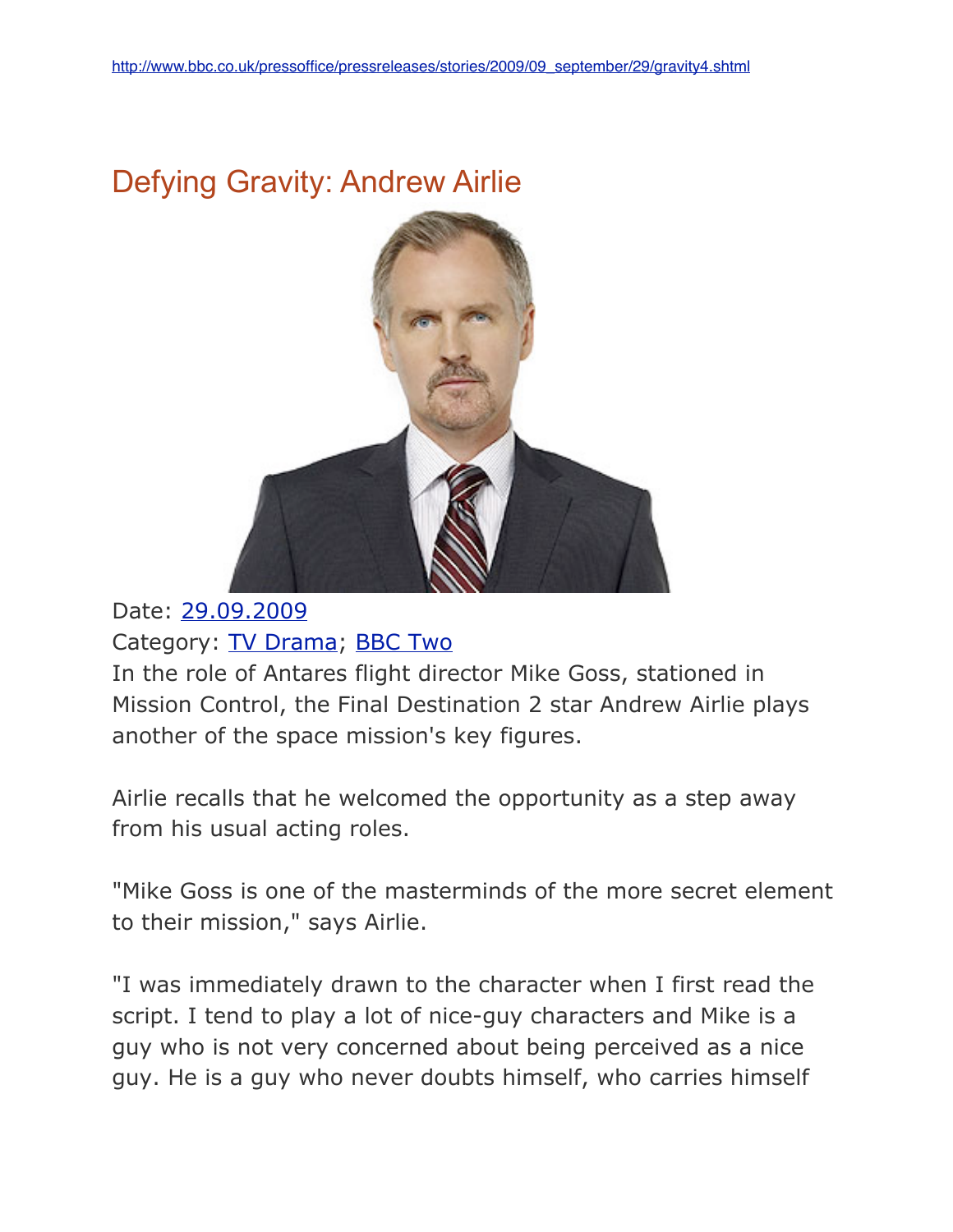with a bit of conceit – he knows what he's doing; he knows he's right.

"Mike is really an astronaut at heart and he's probably slightly embittered by the fact that he's too old for this mission of a lifetime. Control is hugely important to Mike; it's everything about his job. He has to control so many things in terms of the information that comes out of Mission Control, how much he lets the press know about various aspects of the Antares mission and the facts about the previous Mars mission," adds the Scottish-Canadian actor.

And it's thanks to that earlier Mars mission that Goss and Donner have a fairly complex and challenging relationship.

As Airlie recounts: "Donner and Goss butt heads a lot because Donner's character isn't privy to everything that Mike knows. There's also something in Donner that Mike both admires and is envious of. Donner can go cowboy at any moment; he can be his own man. Goss is very much a company man, and knows what the hierarchy is and how it should work. Those different styles conflict quite a lot so they're often at loggerheads."

Airlie also feels that the show has a unique design and explores some fundamental truths about the kind of people who choose to risk their lives in outer space.

"I think the show has a very big heart. It's about a lot of things. I've heard it described as 'Grey's Anatomy in space', which I guess would make us Grey's Astronomy, but I think it's much more than any one thing.